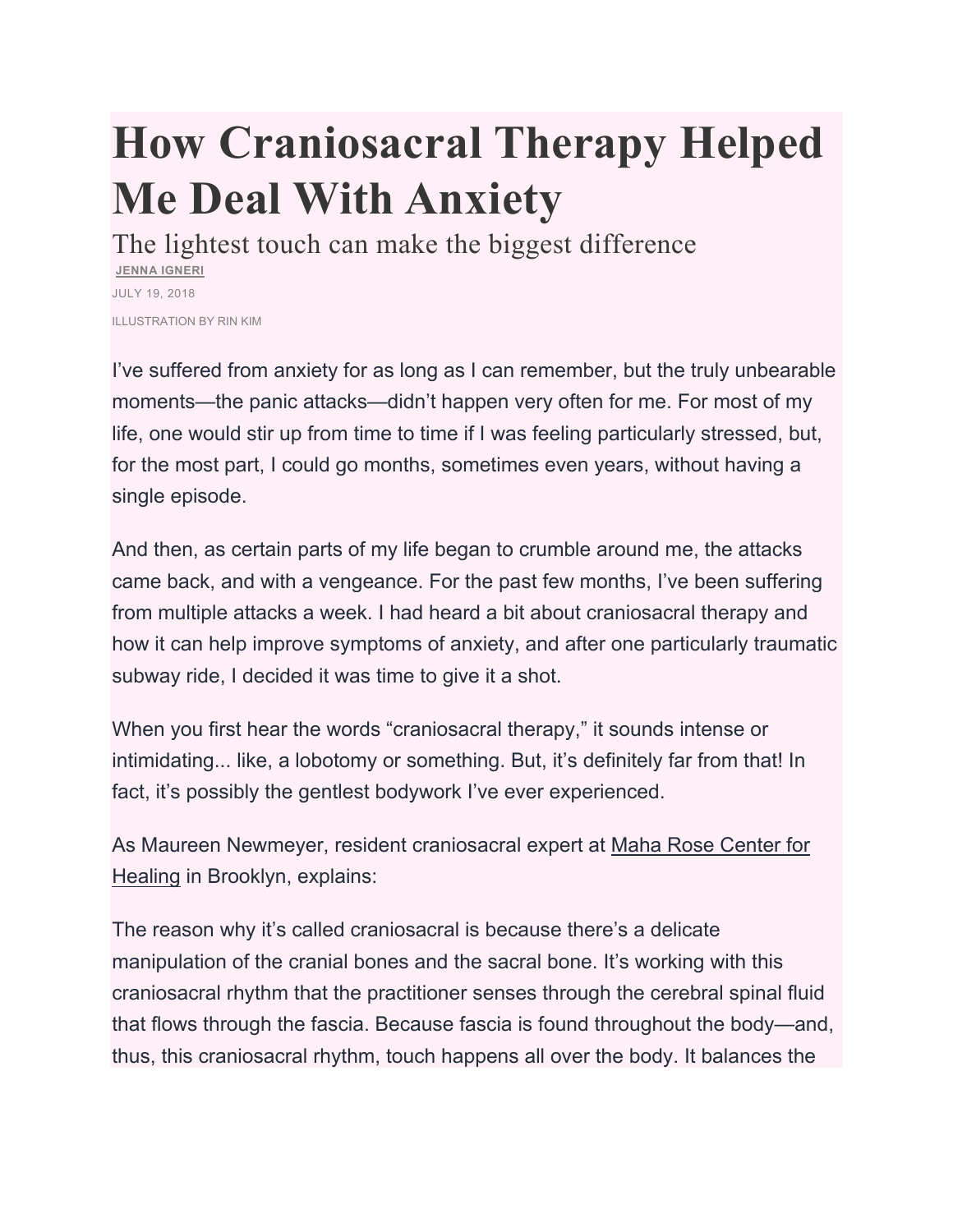autonomic nervous system, allowing for a deep relaxation which allows the receiver to function better.

I met Newmeyer at Maha Rose for my very first session, excited to see what relief it may bring me. After we sat down and chatted to go over my symptoms and a bit about my past traumas, I went to lie down on the bed and got ready to begin.

The session began by Newmeyer putting the lightest amount of pressure on my toes, working her way up my feet, my legs, and eventually my whole body up to my head. Aside from slight movement under my sacrum and my legs being slightly lifted at one point, I could barely tell that anything was going on.

Throughout the hour, I felt my body relax and lighten; at one point, I almost drifted off to sleep. There were a couple moments where I felt my body jerk, which Newmeyer later confirmed were energy releases, as my body let go of its reserves of tension.

As the session came to a close and I slowly began to pick my head up, I noticed a very significant difference. The tightness and tension that I tend to keep in my chest was gone. I felt relief. Even as thoughts began to flood my mind as soon as I stepped out of Maha Rose to head home, I felt like I was approaching them in a much more chilled-out manner.

While I haven't yet gone back for my second session, I am definitely going—and I can't wait. Newmeyer suggests that all new users go for at least a couple of sessions, spacing each one out by a week to 10 days. This way, you'll be able to understand how it affects your body, and if the therapy is having a positive effect on your anxiety levels.

Now, while I definitely did notice a huge difference, this isn't an automatic cure for all anxiety; I found myself full of anxious energy just a few days after my treatment due to some unforeseen circumstances. Still, I feel that my experience